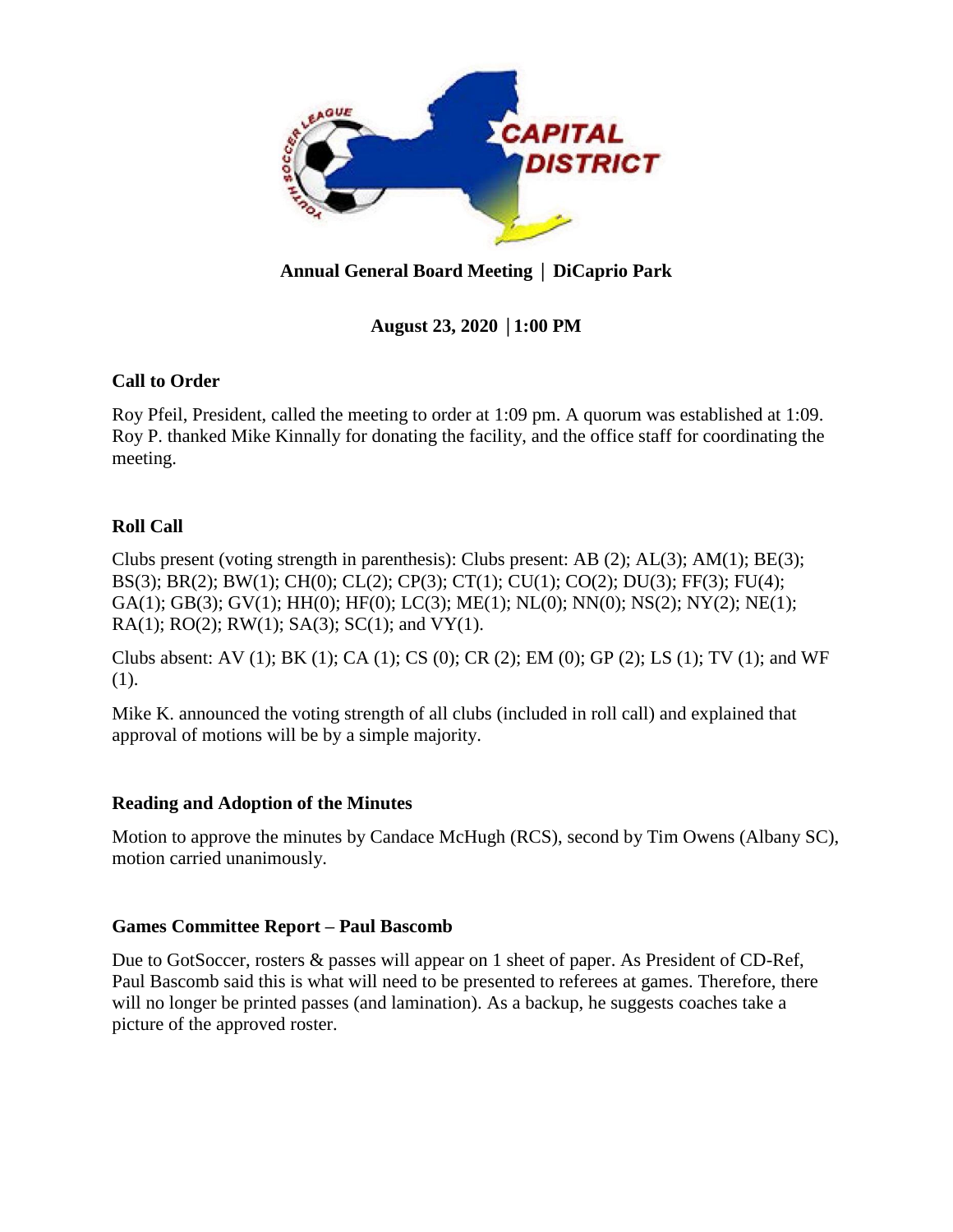Paul B. said that the CDRef Executive committee met last Tuesday and have been assured that games/tournaments will only be played if ENY approves. Paul B. presented the following safety measures that he would like CDYSL and the clubs to adopt:

- *1. Home facility must have a field marshal at every game, that reports to the referee before every game. This field marshal will be in charge of maintaining crowd control. This does include Afrim's with no exceptions. Any person getting any closer than 10 feet to a referee will be escorted to their ca. Anyone who refuses to leave or causes a scene, their name will be given to the field marshal and that person will be banned for the rest of that season.*
- *2. Game day rosters and passes will be on one paper, given to the referee before the game starts.*
- *3. Everyone involved in pregame ceremony (coin toss) must wear a mask, referees included*
- *4. Any player or coach approaching a referee closer than 6ft to complain during a game (dissent) will be given a yellow card. Anyone after the game will be given a red card.*
- *5. All game balls (5) per game must be wiped down before game started in front of official and left at centerfield, properly checked for air pressure*
- *6. Only players or coaches touch the ball (no ball persons for any games), if someone does touch a ball it must be wiped down before putting back in play.*
- *7. There will be no club linesmen for any games. If there is an age group that might require a three-man system, all the certified linesmen will have their own flags*

*Once these safety measures are accepted by all the clubs of CDYSL, Paul said he will have them sent to all the referees. Zoom clinics will be held to teach referees how to adapt to the new policies.* 

Bethlehem SC asked for clarification on field marshal. Paul B. responded said that every game must have a field marshal, and the duty is basically crowd control. Dave Yule asked what the minimum age is for the field marshal, and Paul B. said it is 18 years old.

Tim Owens, rules chairman, suggested that any of the recommendations by CDRef be adopted later in the meeting as rule changes.

Mike Kinnally. made a motion to send the safety measures recommended by Paul Bascomb to all coaches via email, 2nd by Saratoga SC.

Point of order: Tim Owens said that the rules committee needs to make the recommendation, not CD Ref. Roy P. suggests that Mike Kinnally' s motion be tabled until the October meeting so that the discussion be continued. Tim O. said that if it is tabled, Executive Committee could discuss it in September, so that it can be voted on in October.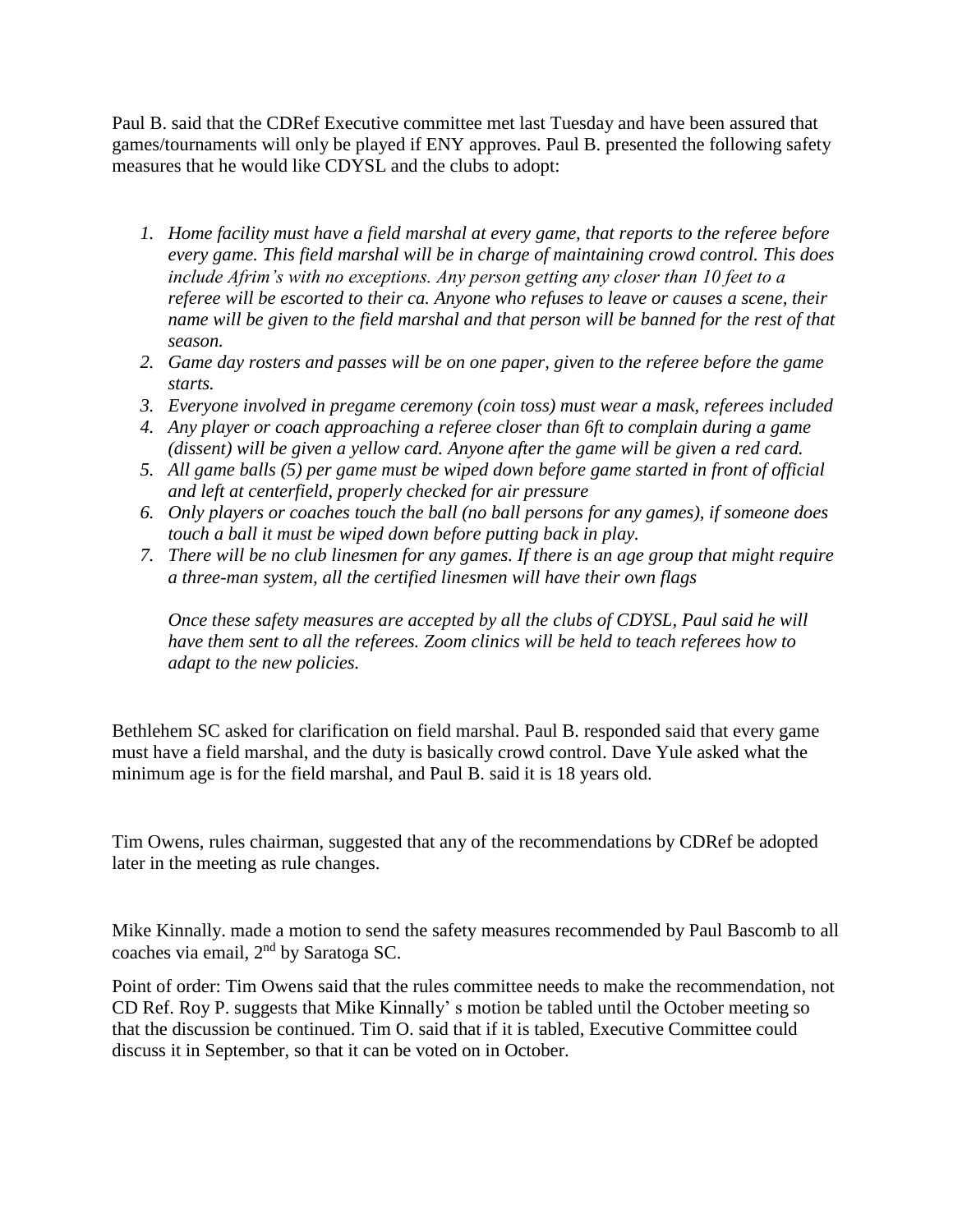## **Treasurer's Report – Dave Yule**

Profit and Loss financial report was distributed. Dave Y. recommended that whatever the surplus is for CDYSL at the end of the fiscal year, that amount should be divided up among the clubs. Currently, the surplus is \$48,667.59, however he estimates that the final surplus will be about \$36,000. Dave said that how the money is divided up would be up to the board of directors.

Tim Owens made a motion to accept the treasurers report as submitted, second by Latham Circle SC. Motion passes unanimously.

The 2020-2021 proposed budget was distributed. Dave Y. said that it is hard to predict what the impact of COVID will be next year. Latham Circle SC asked if the change to printing of passes will lower the budget, Dave Y. confirmed that the budget had already been adjusted for this. Dave Y. said that salaries are proposed to remain the same for right now, however the executive committee is looking into an increase. Afrim N. (Alley Cats) asked if fall ball team commitments are included in the budget, Dave Y. said that it is included in the budget under team commitments.

Motion to accept the budget by Mike Kinnally (Dutchman), second by Brunswick SC, motion carried unanimously.

#### **Unfinished Business**

Hoosick Falls SC mentioned that he has requested a rule change that states if a club has zero voting rights, they only need to attend the AGM. Jan B. confirmed that this rule change was approved at the January 2020 meeting.

## **Comments From The Floor**

1. Cathleen Knauf, Secretary, made the following remarks:

*"I am speaking to you today as an executive committee member of the CDYSL. It has been a struggle the past year to be okay with what is going on with CDYSL and the way the Executive committee is being run. Personally, I have been yelled at, verbally abused and defamed, hushed, shushed, brushed off, ignored and even out right told to "shut up" in the middle of a meeting. Not by the whole committee, but by our President, Roy Pfeil.*

*In this time of the "ME TOO" movement, this should not be tolerated or accepted within a youth soccer league. But I am a tough strong woman and no man is going to take my voice away. If it ended there it would be my issue, but it doesn't. Roy has harassed the office staff, stepped in where he didn't belong, talked down to them, made orders that were not his to make that did not come from the EC or the BOD.*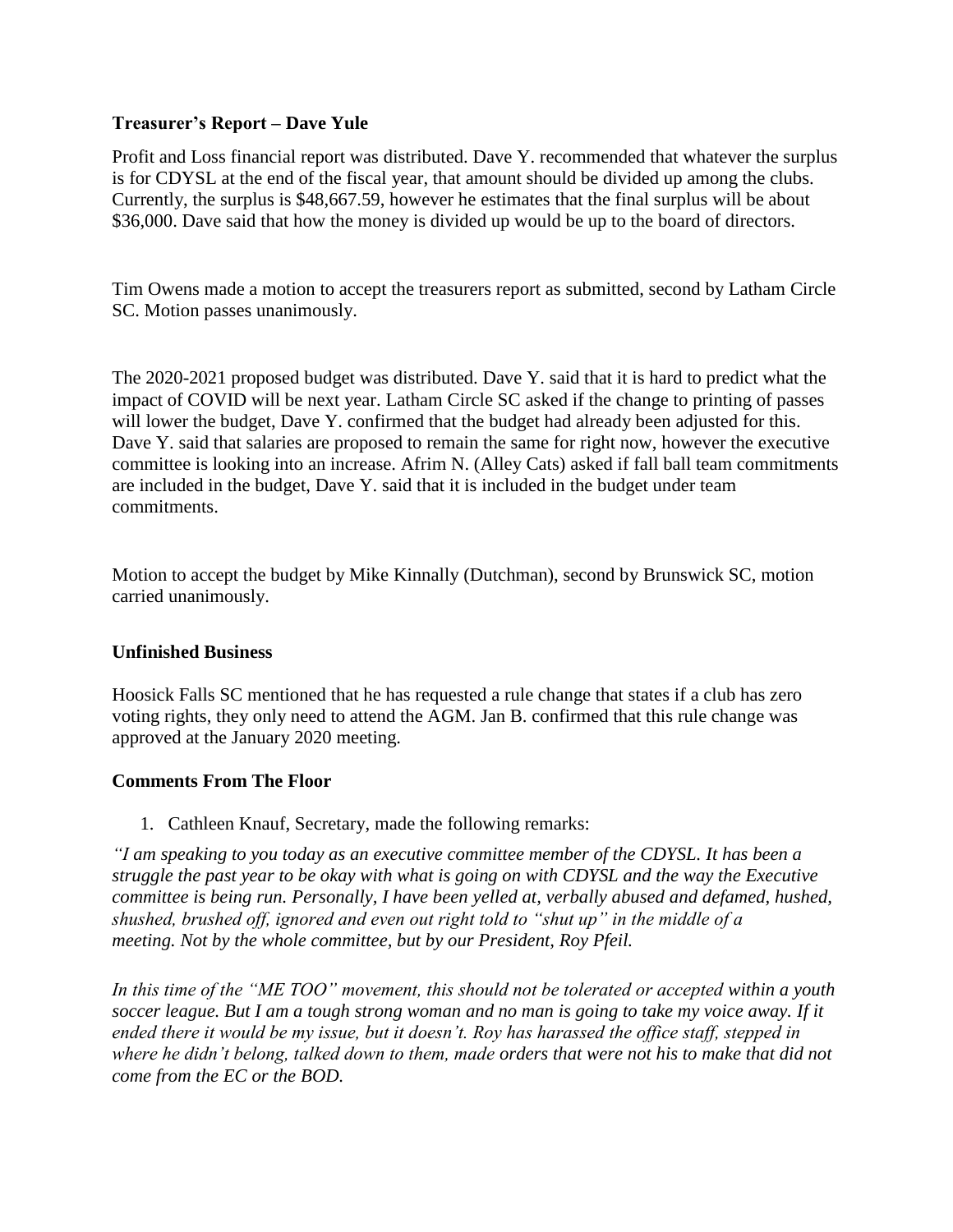*He has no regard for CDYSL rules, bylaws, or our constitution unless it fits his agenda. Even saying at meetings, "Why are we so worried about the rules, let's just get things done". He makes decisions like a dictator and does as he pleases.* 

*An example is the Executive Committee discussion regarding how we should split the money coming back to the League from Eastern New York. In April/May, the executive committee decided and voted not to discuss specific numbers and instead let the BOD know there would be money coming back and when we knew for sure how much, we would bring forward a plan. However, at the BOD meeting, he brought it forward to a vote anyway and I think we all left more confused than before.*

*Another example of Roy's disregard for protocol occurred this past week. During the August Executive meeting, the committee voted not to bring forward any of the ramble of rules, propositions, ideas that were stirring in Roy's head. It was also agreed that the items were not going to be shared with the BOD at this time. However, He sent "his proposals" in an email last week to the entire board of directors anyway. NOTHING, absolutely nothing that was presented in that email came from the executive committee as a whole.*

*None of his decision are fair or equitable for the CDYSL membership and many times he has pushed an agenda that crossed the line of being a conflict of interest that would benefit one or more of our committee members without that person even knowing what was going on.*

*Roy's actions have not only been vindictive and hurtful to me, to the office staff, to other members of the executive committee, and to anyone who has gotten in his way, but they have been detrimental to the progress and future of CDYSL.*

*Nothing is getting finalized at our 2-3 hours committee meetings because most of the time the committee is merely trying to keep him contained or in line with our mission.*

*It is for these reasons and many more that I make a motion to "Remove Roy Pfeil from the executive committee immediately."*

Cathy Knauf made a motion to remove to remove Roy Pfeil as President,  $2<sup>nd</sup>$  by Dave Yule

#### CDYSL BYLAWS: Removal of Directors and Officers:

Article VI. #3. Removal of any officer elected by the Members or appointed by the Board of Directors: may be removed by the Board of Directors, whenever the interests of the CDYSL would be served by that removal. Removal of elected Officers shall require an affirmative vote of two-thirds (2/3) of Board present.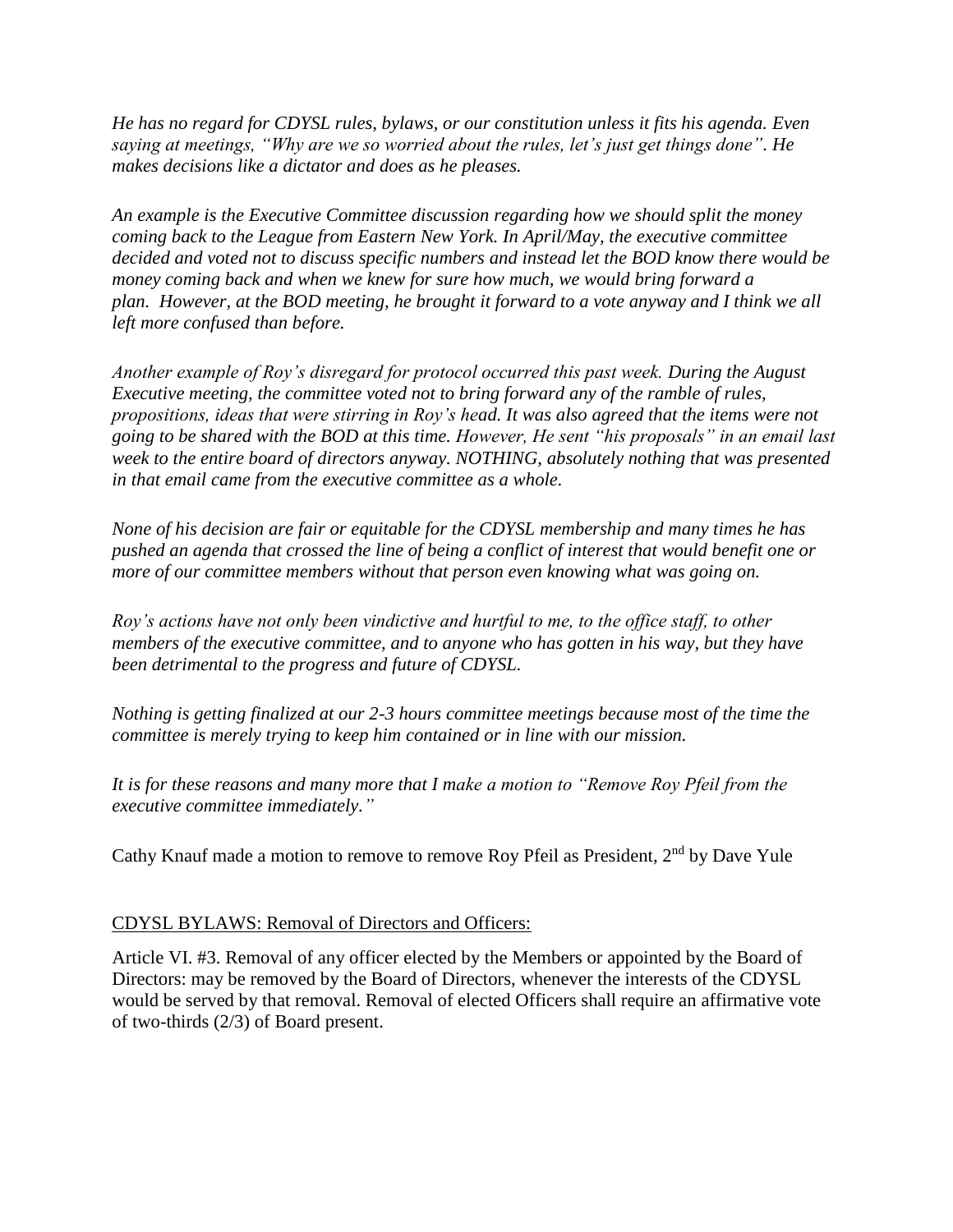#### CDYSL Rules & Regulations:

The President of the League shall be the chair of the Executive Committee, shall preside at meetings and shall, as long as the Executive Committee exists, have no additional authority to act independently from the EC or the Board, notwithstanding any executive authority which may be derived from the Constitution or Bylaws.

#### Point of Discussion

Regarding the League Operations Director, Roy P. said that he has received many negative comments about her performance including a suggestion that a vote of no confidence should be presented for our LOD. Roy P. said that the previous President started the hiring process and references were not checked.

Roy P. said that CDRef had contacted him that payment was due at the end of October 2019. Roy P. had contacted the LOD, and discovered in February, the check was still in the LOD's office. He then received a call again from CDRef in June that the check had not been received, and after following up from Roy, the check was finally received by CDRef in July.

Regarding the 2019 Fall Ball season, Roy P. said that he felt that he feels that the Treasurer has given the LOD full reign. Roy said that he will give the LOD a full year to master the tasks at hand. Roy said that he had asked 4 people that had complained to him about the LOD to call-in to the Executive Board meeting, and to present their complaint in a positive manor.

Henry Hudson SC interjected that Roy is not helping his cause and is not responding to what Cathleen K. presented.

Candace M. from Ravena-Coeymans-Selkirk SC, said that she has been on the board for a year. She was excited to be on the board; however, it isn't what she expected. She said every meeting is very difficult and doesn't follow the Roberts Rules of Order. Candace M. said that she reminds the board almost every meeting when debating issues to listen to both sides, focus on issues not personalities, avoid questioning motives, and be polite. None of that happens at an Executive Committee meeting, and Candace said she tries to make that happen so we can be productive. The lack of respect towards many people makes it very difficult, and it's disappointing that this is what is the governing body of all of our clubs. We need new blood to fix things, but we have to pay attention to who is leading us. Candace said that right now, she can't say that the executive committee is leading us in a direction that is good.

Afrim N. said that people on the executive committee do attack certain people, and it makes it hard in the meetings. He suggests a neutral member sit in on the Executive Committee and then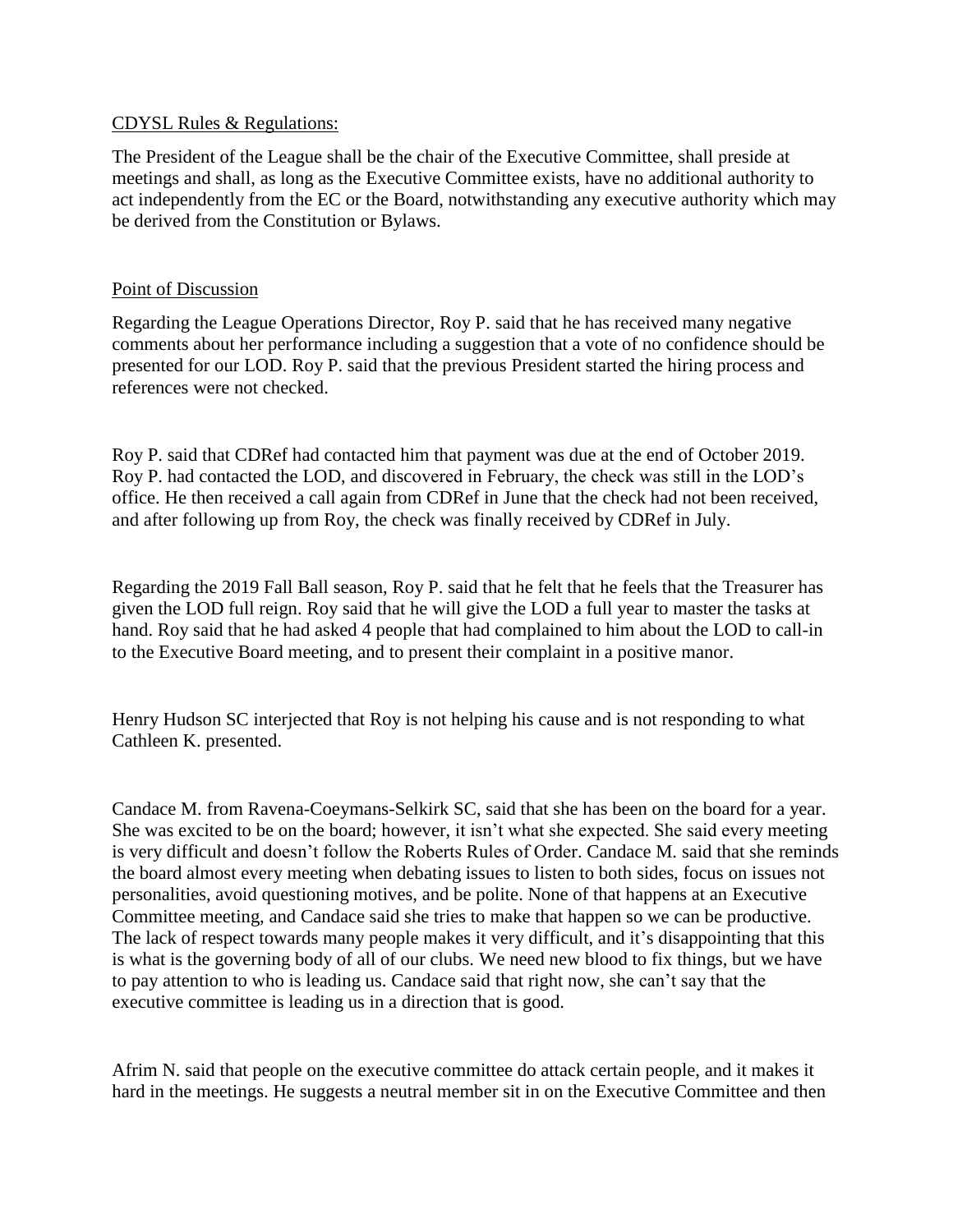bring a recommendation back to the Board of Directors, because all that is being presented is hearsay.

Latham SC asked what would happen if we voted to remove the president. Would the vice president become president? Candace M. said that if the president is voted out, it has to be a 2/3rds majority vote, and the vice president would take over. Vice president, Mike Kinnally, said that he is not willing to be president until that term is up.

Dave Yule said that the previous LOD bent over backwards for the clubs. He said that Jan B.'s first Fall Ball season wasn't perfect, and he has defended her throughout this year. With regard to the CDRef check issue Roy P. mentioned, Dave Y. said that the check was issued with the wrong address, and so it was mailed and never cashed. With regard to the 4 phone calls at the EC meeting, Dave Y. said Roy felt that everyone should have had the opportunity to complain. Dave Y. said that Roy talks over Jan B. and Cathleen K. during meetings. Also, Dave Y. said that the proposals distributed by Roy P. where not agreed upon by the executive committee. Dave Y. said that Chris Lee was assigned by Roy P. as the alternate to the Eastern NY Committee. However, Roy did not open it up to anyone on the executive committee, and Chris has no knowledge of the executive committee. Dave Y. said that the executive committee is not productive, and it should be about the kids and playing.

Niskayuna SC and Colonie SC requested that we move on to a vote as they are just airing their dirty laundry.

A club said that anyone can call Roy, and someone with a vision is important, therefore he is in support of Roy P.

A rep for Northern United SC said that he has been on a board similar to these issues. A process resolution needs to be in place

NY Elite asked if the executive committee requested that Roy P. not forward his proposals to the clubs, and Dave Y. confirmed that the committee did not agree to forward them.

The votes were collected by paper ballot, and counted by Mike Kinnally (nomination chair). 22 votes were needed to pass the motion (based on the 32 people). After the votes were tallied, the motion did not pass.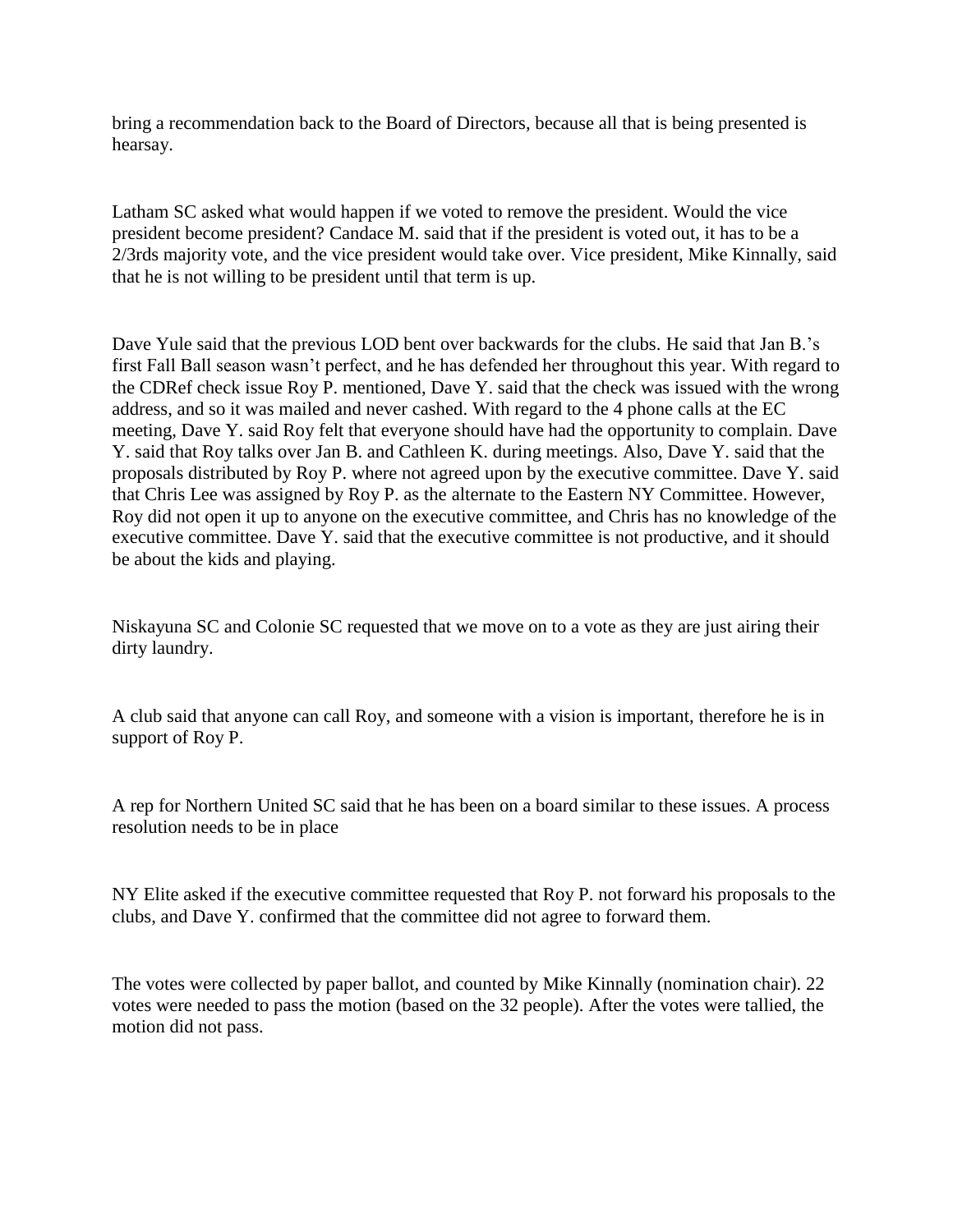2. Blackwatch SC mentioned that their soccer club was accepted into the MLS Elite group, and is a great opportunity for kids and are always looking for players. The training is 4 days a week.

Afrim N. (Alley Cats) said that are many good clubs in the area to consider.

#### **Reports of Officers and Standing Committees**

- **1. 1 st Vice President - Mike Kinnally** No report
- **2. 2 nd Vice President – Tim Owens** No report
- **3. Treasurer – Dave Yule** No report

#### **Standing Committee Reports:**

#### **1. Rules – Tim Owens**

Tim O., as Rule Chairman, recommended that all recommendations presented by CDRef earlier in the meeting be adopted as long as they are consistent and can be implemented within the CDYSL rules. These recommendations will be presented to the Board of Directors in 2 weeks.

A motion was made by Nirvana SC as Tim O. recommended, second by Mike K. (Dutchman).

Point of discussion: Latham SC asked what happens if a club is not able to fulfil all the recommendations by CDRef, in particular the Field Marshal. Roy P. suggested that if a club is not able to have a field marshal present, then the home coach would act as the Field Marshal. Niskayuna SC mentioned that parents may not be comfortable being a Field Marshal because of social distancing due to COVID.

Roy P. said that other leagues are much stricter. Candace M. (RCS) stated that the home coach is responsible to remove a parent, therefore if there is not a Field Marshal, it is the responsibility of the home coach.

Latham SC proposed an amendment to say "Limited to the COVID pandemic…." Because these rules should not be in effect outside of COVID. Amendment second by Schenectady SC.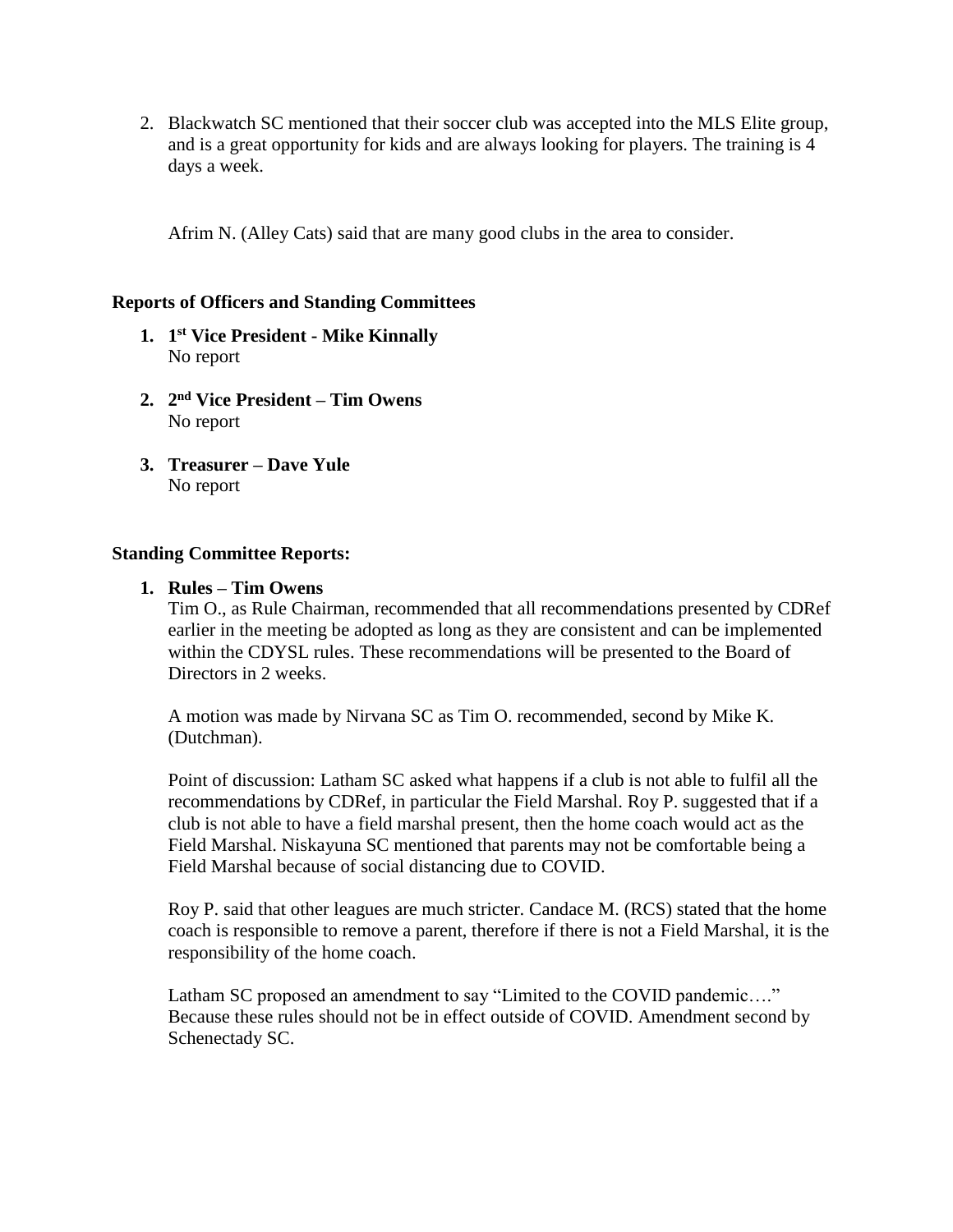Afrim N. (Alley Cats) said that these should be recommended to clubs, not mandated. Dave Y. asked if CDRef would referee a game if CDYSL does not comply. Afrim N. said that CDYSL should not be dictated by CDRef.

A vote was held for the above proposed amendment changing the wording to "Limited to the COVID pandemic." The vote was not passed.

A vote was held for the original motion (recommendation by Rules Chairperson). Motion passes with 2 opposed.

# **2. Registrations – Jan Brown**

No report.

#### **3. Games – Paul Bascomb**

See earlier report.

#### **4. Scholarship – Candace McHugh**

Candace M. reported that the scholarship winners are listed in the Annual Report. Candace M. and Jan B. presented the recipients with Lawn Signs and Checks in person at each recipient's house.

## **5. Executive**

No report.

#### **6. Membership – Afrim Nezaj**

- 1. GPS has filed the necessary paperwork to change its name to NY Rush Albany.
- 2. Nirvana North SC has changed its name to Firestorm FC.
- 3. North Star Premier SC had its first reading at the June General Board meeting and the Board needs to vote on its application today.

# **7. Zero Tolerance/Appeals – Dave Yule**

No report.

## **8. Arbitration**

No report.

#### **9. Nominations**

Mike Kinnally, nomination chairperson, said election of officers is done by voting strength.

Mike K. opened the floor to nominations.

Tim Owens stated that he has decided to remove himself from the ballot. He also said he is not in favor of opening the season due to COVID. He has fulfilled a vacated  $2<sup>nd</sup>$  Vice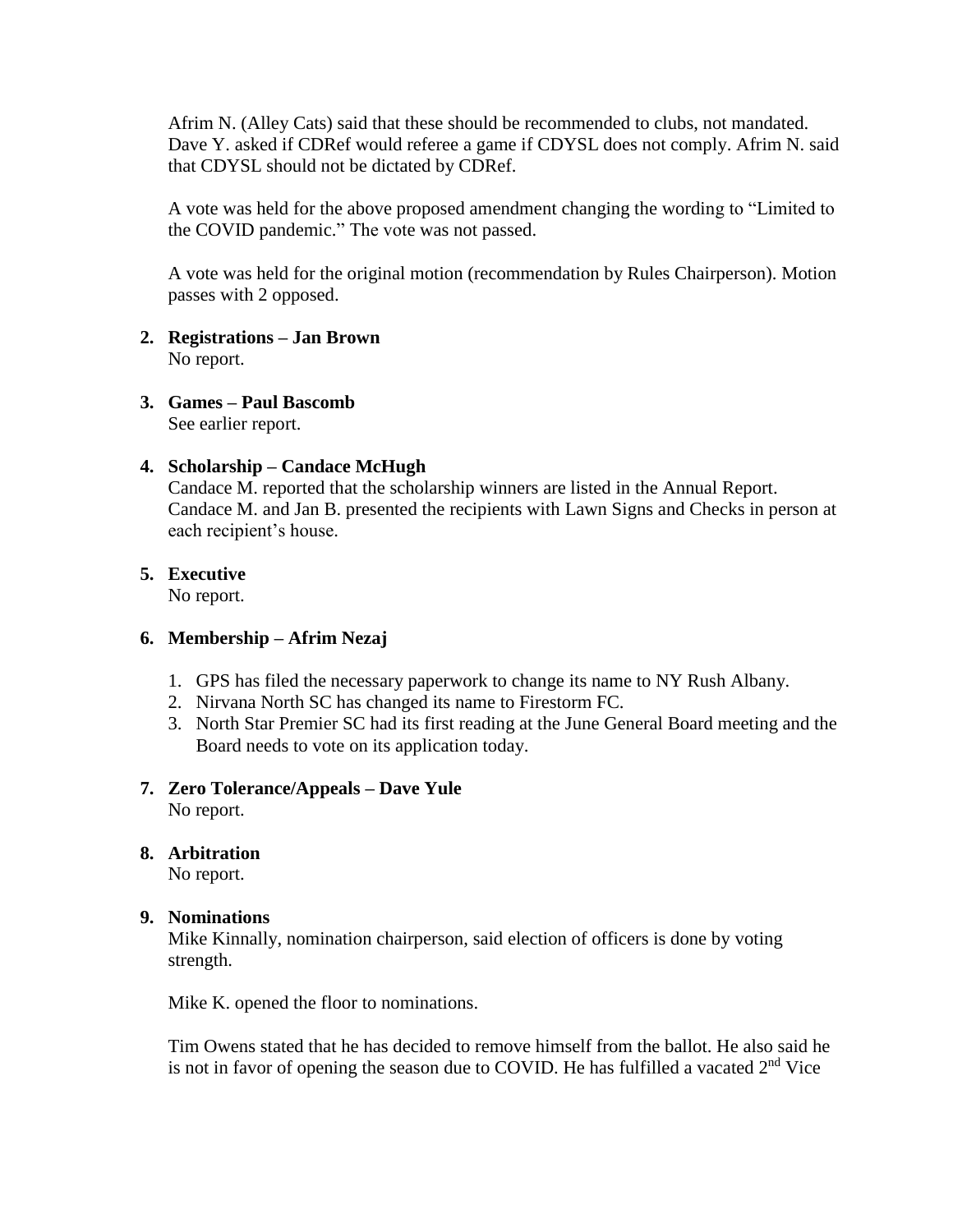President term of 1 year. He asked the board to remember the founding mission of CDYSL, not everyone has the same ideals, but please be kind.

Ballston Spa SC nominated Keith Dolan for the position of 2<sup>nd</sup> Vice President. Keith has coached for Saratoga and Ballston Spa. His vision is strong community soccer clubs, and not the pay-to-play model.

Tim Owens made a motion to nominate John Quinby (Firestorm) for 2<sup>nd</sup> Vice President. John is the founder of Niskayuna SC, and has coached for many clubs. John said it is a scary time, and the last thing players need is confusion. John said that he is a good communicator, and feels it is a good time to stepping forward.

Blackwatch SC nominated Brian Leto for position of Secretary.

Roy P. nominated Gary Creese (Ballston Spa) as treasurer. Roy said that Gary is a teacher, has an accounting degree, and is a soccer coach.

Adam Cohen, currently on the ballot, introduced himself. He is a coach for Burnt Hills and Fifty FC. He grew up playing with CDYSL, has seen lots of ebbs and flows, and wants to continue growing the soccer pool.

Cathleen K. nominated Monica King (Latham SC) as an At-Large Member. Monica said she is president of Latham Circle SC, she is active with CDYSL and interested in joining the board.

Ballots were distributed, collected and tallied.

Results: 2 nd Vice President – Keith Dolan Treasurer – Dave Yule Secretary – Cathleen K. At Large – Paul Bascomb, Adam Cohen

Roy P. voiced his appreciation for everyone that has expressed interest in the executive committee.

#### **10. Risk Management**

No report.

#### **Special Committees**

#### **1. Programs – Roy Pfeil**

#### **a. Coaching Education – Roy Pfeil**

Roy P. reported that the upcoming 11v11 and 9v9 courses have been filled. The National C course will finish this week.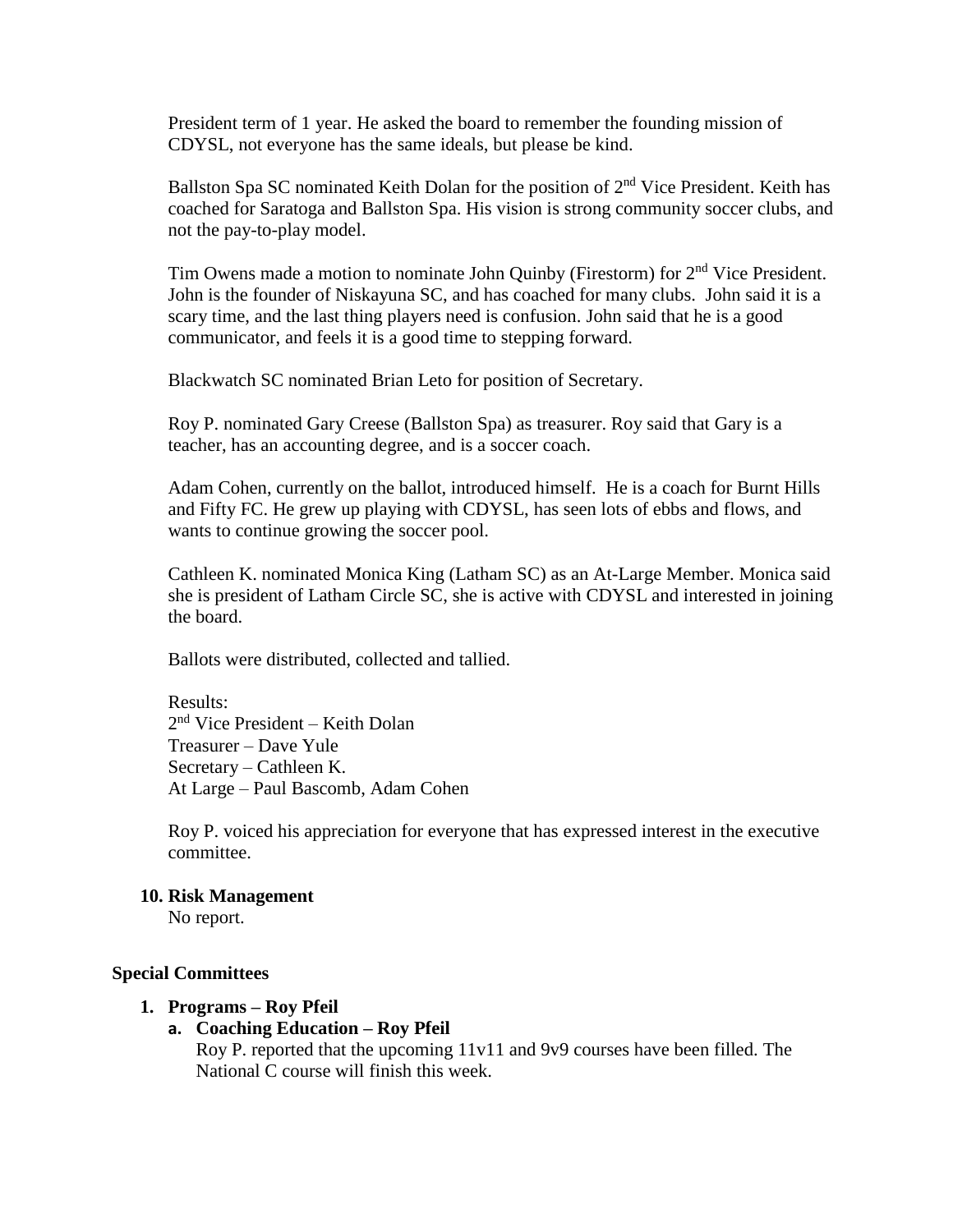## **b. ODP Program – Roy Pfeil**

ODP Tryouts were held yesterday. USYSA is going forward with regionals, players will be notified by Sept. 1. The next date for tryouts will be September  $13<sup>th</sup>$ .

Saratoga SC mentioned that the safety measures Paul Bascomb presented are a good measure, and this meeting needs to focus on COVID and what we need to do to further risk mitigation. Colonie SC inquired about forming a risk mitigation committee, Roy P. said that he has formed a committee with Dr. David Getz. Afrim N. said that we follow Eastern NY guidelines, and hopes that all clubs are following. Mike K. said that in the past, clubs have been territorial, but maybe now is the time to share that kind of information outside of the meeting. Roy P. said that we shouldn't assume people know what to do, and that we need to continue to be consistent.

- **c. Exceptional Senior Showcase** No report.
- **d. Empire Cup – Roy Pfeil** No report.

#### **New Business**

Roy P. said that items that were adopted at the Eastern NY AGM will be distributed to all clubs. Referee fees will be increased will take place during the Spring 2021 (not Fall 2020).

1. GotSoccer – Jan B. said that the representative for GotSoccer said that the communication portion wouldn't be available until November. Jan B. said that they are really working to get all the clubs registered. Roy P. asked for a show of hands of clubs going with GotSoccer only, about 50% acknowledged that they are.

Paul Bascomb said that the GotSoccer reps is very responsive, and how-to videos and resources are on the CDYSL website. The GotSoccer rep is also willing to help upload clubs' registrations.

Fall Ball – A club asked for an update on the status of Fall Ball. Jan B. said that there were no RFP's submitted for Fall Ball (requests were sent out in June and July), so she suggests going to a format like Spring league (home/away system). This way, there aren't 20 teams ascending on one site at the same time, and might be a better format due to COVID. She will be presenting this to the executive committee. For clarification, Jan B. said that an RFP was submitted after the deadline, but it was pulled. Adam Cohen said that Fifty FC was hesitant to go forward due to the field usage and COVID. Fifty FC does like hosting, but is concerned about liability.

Jan B. said registration for Fall Ball should be updated soon. Amsterdam said that whatever CDYSL decides, they need to know as soon as possible so they can plan for fields, and that the home/away field system may not work for small clubs.